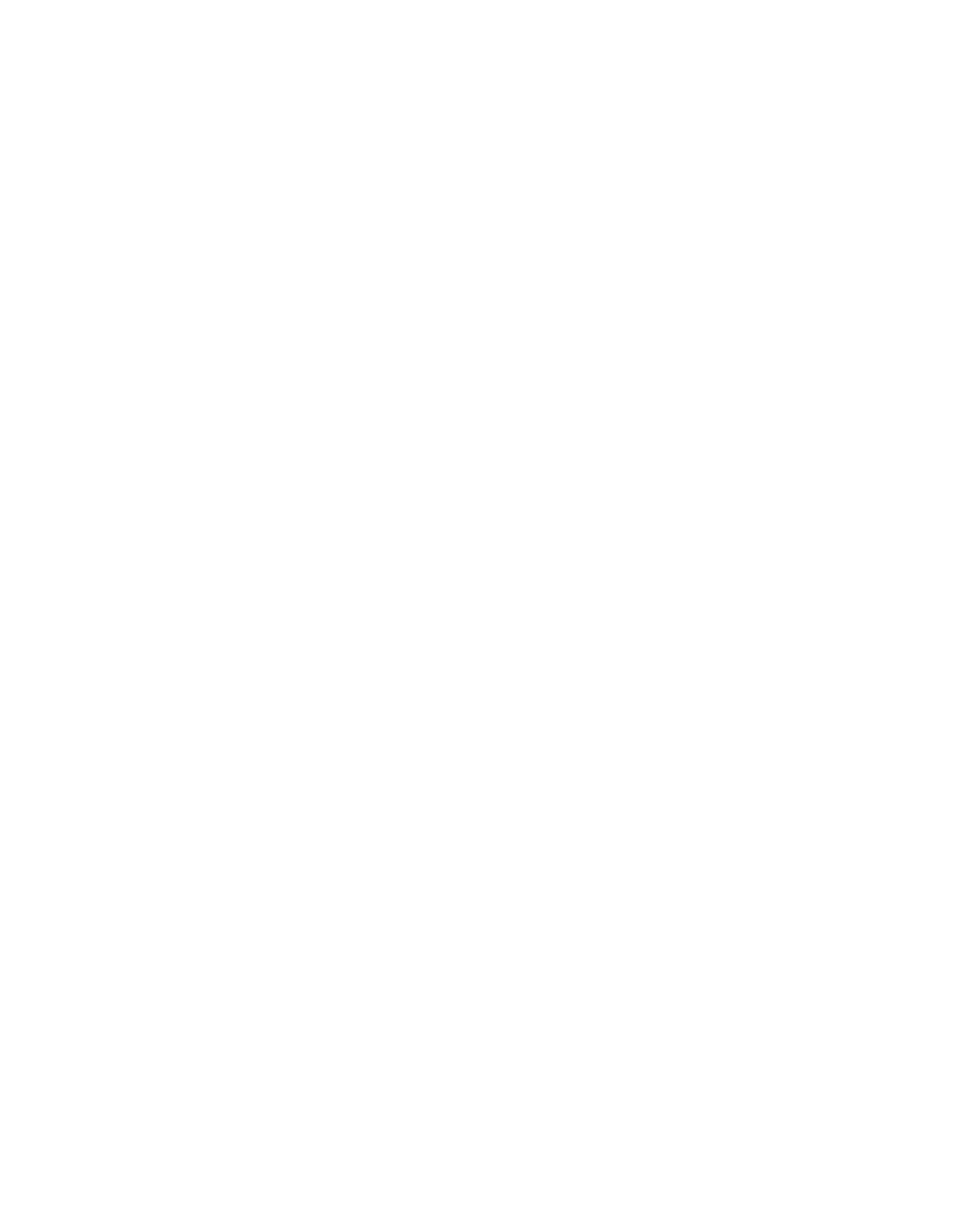## **Contents**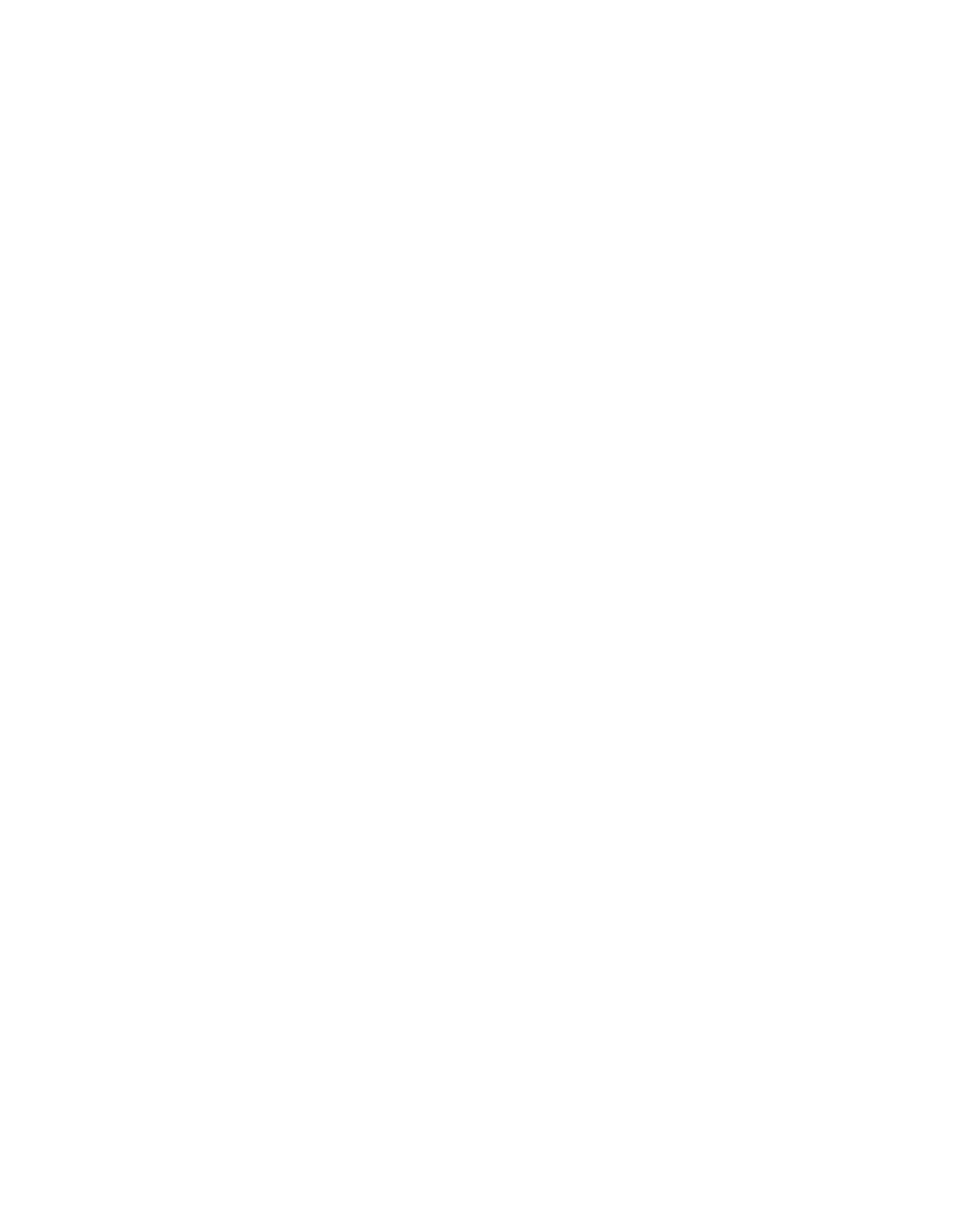#### <span id="page-4-0"></span>**Executive Summary**

Michigan's Energy Waste Reduction (EWR) standard, created under Public Act 295 of 2008, as amended by Public Act 342 of 2016 (Act 295 or the Act), also known as *the clean and renewable energy and energy waste reduction act*, requires all natural gas and electric utility providers in the state to implement programs for their customers to reduce overall energy usage by specified targets, in order to reduce the future cost of service to utility customers. This report complies with Section 97 of the Act.

For 2017, the Commission approved 11 EWR annual reconciliation case filings. The Commission received 64 annual reports from investor-owned utilities, cooperatives and municipal utilities and the EWR staff found them to be compliant with the Act. Michigan utility providers have consistently reached their annual required EWR targets, and in most cases continue to exceed the statutory requirement. Providers met a combined weighted average of 145 percent of their electric energy savings targets and 139 percent of their natural gas energy savings targets. EWR programs across the state accounted for electric savings totaling over 1.55 million MWh (megawatt hours) and natural gas savings totaling over 5.5 million Mcf (thousand cubic feet) for program year 2017.

PA 295 requires that all programs be cost effective by meeting the Utility System Resource Cost Test (USRCT). All programs offered during 2017 had a USRCT of 1.00 or greater.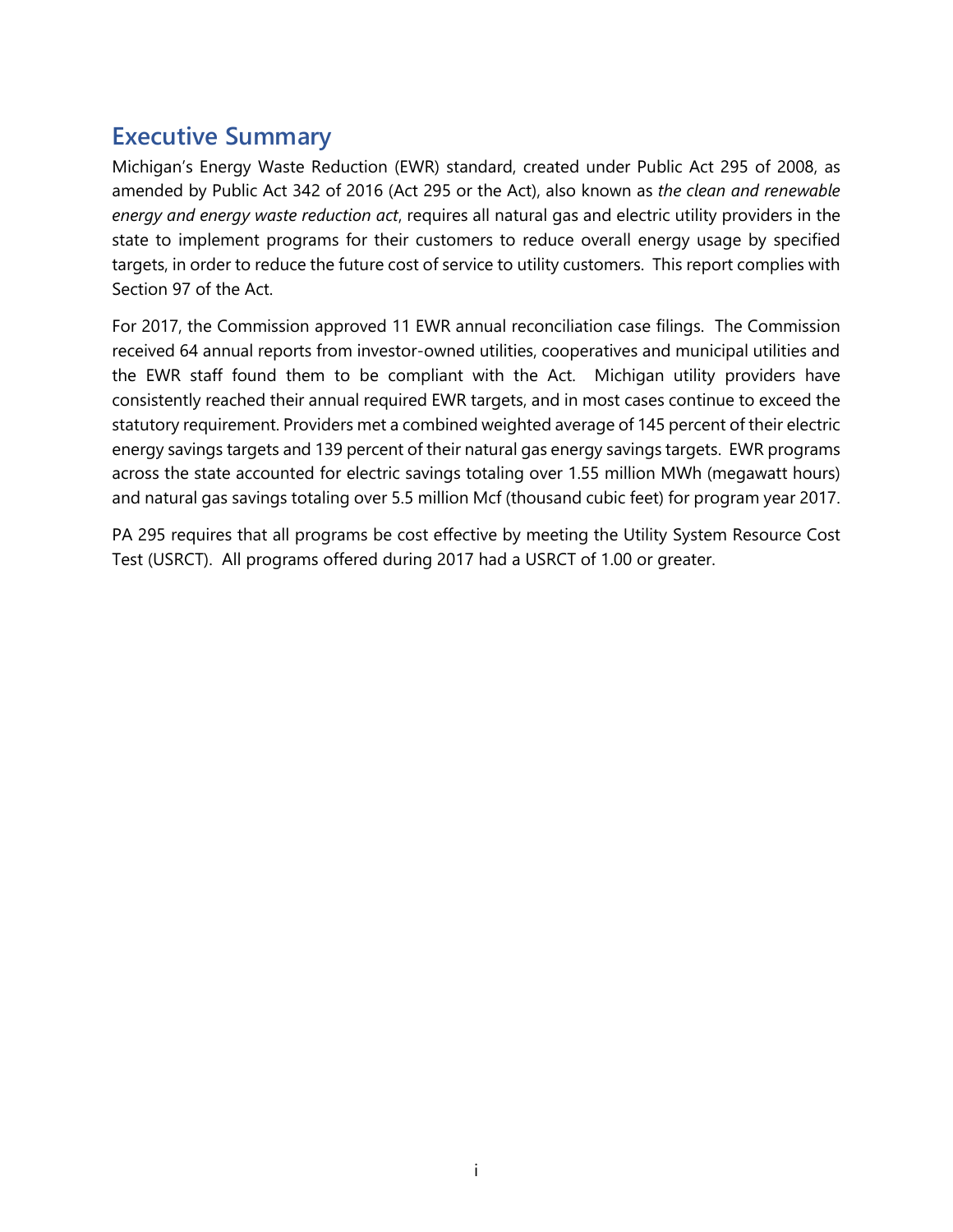#### <span id="page-5-0"></span>**Introduction**

Section 97(4) of the Act requires that the Michigan Public Service Commission (MPSC or Commission) submit to the standing committees of the Senate and House of Representatives with primary responsibility for energy issues an annual report that evaluates and determines whether Subpart C of the Act has been cost-effective. The report may include any recommendations of the MPSC for energy waste reduction legislation.

In 2017, there were 6 natural gas investor-owned utilities (IOU), 8 electric investor-owned utility providers, 10 electric cooperatives, and 40 municipal electric utilities with approved plans, for a total of 64 natural gas and electric EWR Plans. For the 2017 program year, 55 of the 64 utilities in Michigan formally coordinated the design and implementation of their EWR programs through a collaborative process in order to reduce costs, create consistency, and improve understanding of program offerings. The remaining 9 utilities independently administered their own programs. To the extent feasible, the utility providers that independently administered their programs tried to align with the program design offered by the collaborated utility providers' programs to improve customer and contractor participation.

#### <span id="page-5-1"></span>**Program Offerings**

All natural gas and electric utility customers in Michigan are able to participate in energy efficiency programs offered by their local utility. New programs and emerging technologies are continuously being introduced as pilot programs which enable utilities to phase in the implementation of new programs, expand existing programs and offer new features. In general, individual programs are divided into two broad categories: residential and commercial/industrial. Residential programs consist of six major categories: lighting; heating, ventilating and air conditioning (HVAC); weatherization; energy education; appliance recycling; and pilot programs. Commercial/Industrial offerings include prescriptive and custom programs. Prescriptive programs provide rebates for specific equipment replacement such as lighting, boilers, pumps, and compressors. Custom programs generally provide a rebate per kWh of electricity savings or per Mcf of natural gas savings for a comprehensive system or industrial process improvement.

## <span id="page-5-2"></span>**Energy Savings Targets**

Section 77 of PA 342 provides annual energy savings targets for electric and natural gas utilities. The minimum savings targets are based upon a percentage of previous calendar-year retail sales for each utility. Utility providers successfully complied with the energy savings targets laid out in the Act. EWR programs across the state accounted for annual electric savings totaling 1.54 million MWh, and natural gas savings totaling 5.5 million Mcf. Energy waste reduction expenditures of \$308 million equates to a lifetime savings benefit of \$1.081 billion for electric and gas customers. Because in 2017 electric EWR programs and measures had an average measure life of 12.61 years, the lifetime savings realized for those programs and measures equates to 19,487,042 MWh. The average measure life of gas programs and measures was 12.46 years. This equates to 68,526,323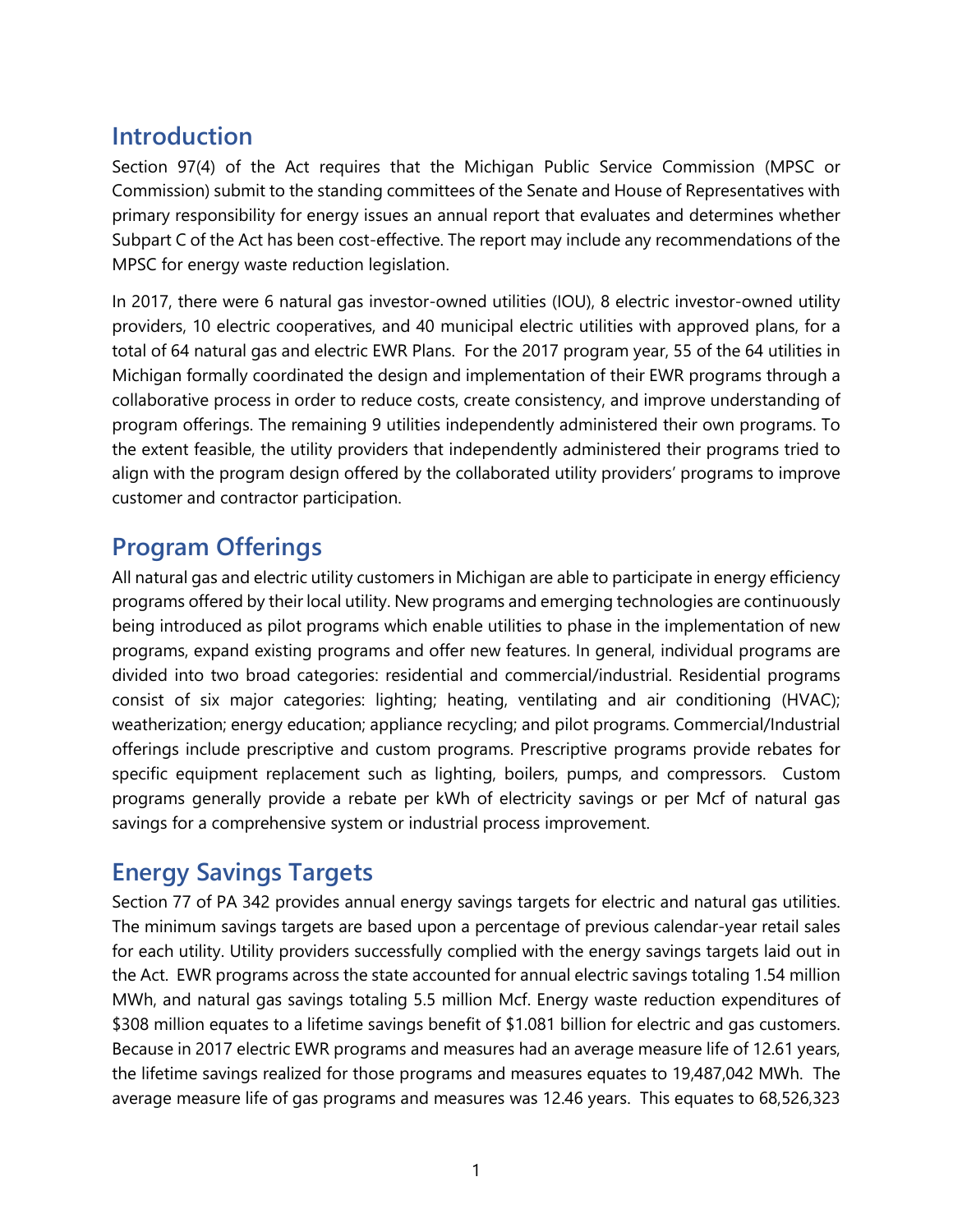Mcf savings over the life of those programs and measures. *Figure 1* below depicts the electric and gas savings target versus the achievements for the past 3 years.



#### **Figure 1 Electric and Gas Targets vs. Savings Achieved**

#### <span id="page-6-0"></span>**EWR Surcharges and Program Funding**

The Act requires utilities to specify necessary funding levels for the activities being proposed. Commission-regulated utility providers are able to recover their EWR program expenditures through a customer surcharge approved by the Commission. Surcharges approved by the Commission are assessed on either an energy usage basis or a per meter basis. Residential customers are charged based on their energy usage. The average electrical residential customer pays around \$2 per month for the EWR surcharge. Generally, commercial and industrial electric or natural gas customer's EWR surcharge is based on a per meter charge. *Figure 2* depicts the actual expenditures for the past 3 years by utility provider type.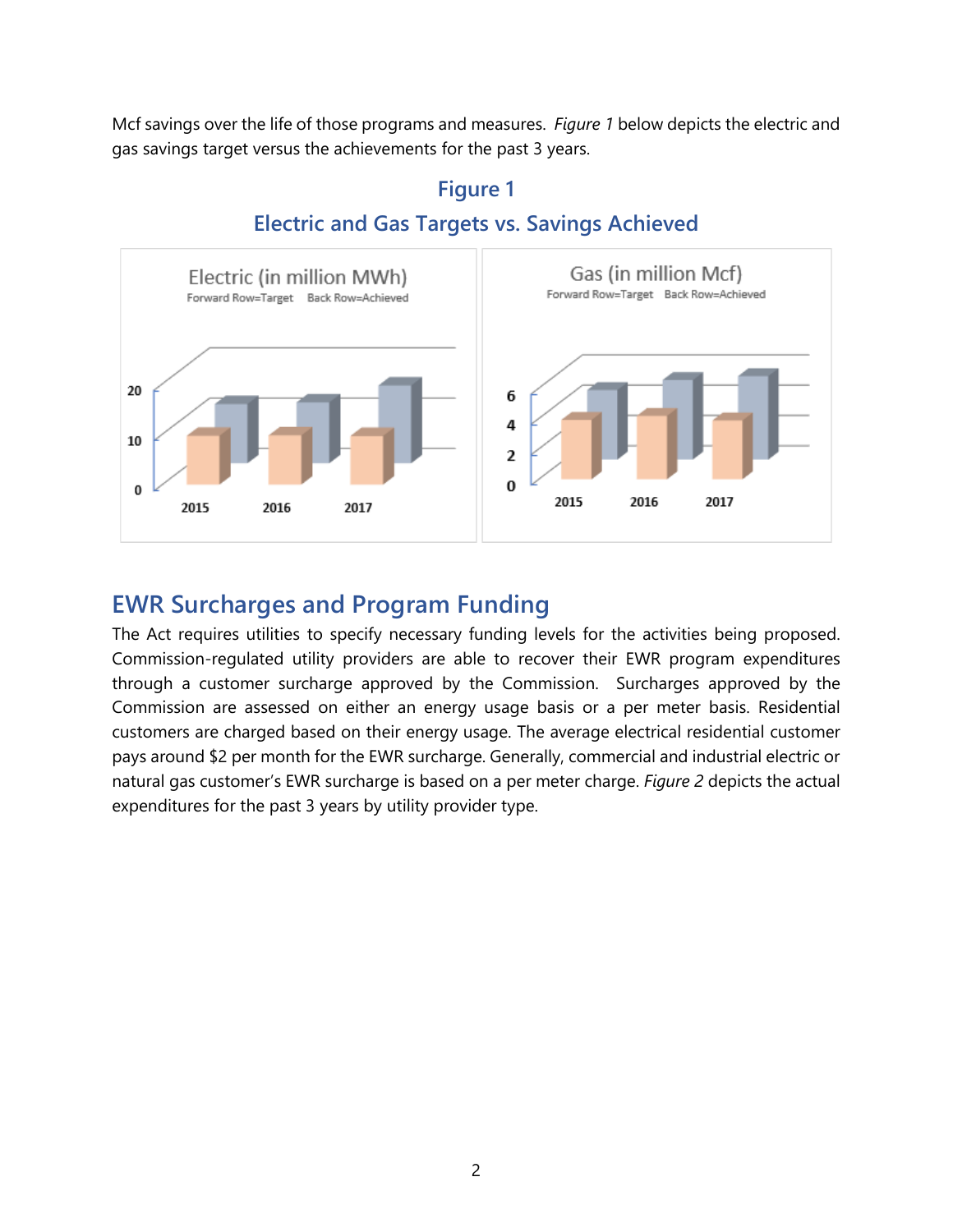| <b>Utilities</b>                | <b>Annual Expenditures</b> |               |               |                     |
|---------------------------------|----------------------------|---------------|---------------|---------------------|
|                                 | 2015                       | 2016          | 2017          | <b>3 Year Total</b> |
| <b>Electric Companies</b>       |                            |               |               |                     |
| Electric IOUs                   | \$171,544,091              | \$163,357,222 | \$202,597,489 | \$537,498,802       |
| <b>Electric Cooperatives</b>    | \$5,823,828                | \$7,819,506   | \$7,100,348   | \$20,743,682        |
| Electric Municipalities         | \$10,599,852               | \$10,904,752  | \$10,748,347  | \$32,252,951        |
| <b>Total Statewide Electric</b> | \$187,967,771              | \$182,081,480 | \$220,446,184 | \$590,495,435       |
| <b>Gas Companies</b>            |                            |               |               |                     |
| <b>Total Statewide Gas</b>      | \$74,280,800               | \$81,176,496  | \$88,114,977  | \$243,572,273       |
| <b>Total Gas and Electric</b>   | \$262,248,571              | \$263,257,976 | \$308,561,161 | \$834,067,708       |

#### **Figure 2**

#### **Energy Waste Reduction Program Funding**

#### <span id="page-7-0"></span>**Program Benefits**

 $\overline{a}$ 

In 2017, aggregate EWR program expenditures of \$308 million by all natural gas and electric utilities in the state were estimated to result in lifecycle savings to customers of \$1.08 billion. For every dollar spent on EWR programs in 2017, customers should realize benefits of \$3.51. Data provided to the Commission in EWR provider annual reports indicated that EWR resources were obtained at a cost of \$16.23*/*MWh, significantly cheaper than supply side options such as new natural gas combined cycle generation of around \$55/MWh.<sup>[1](#page-7-1)</sup>

The benefits of the EWR program will flow to customers over the lifespan of the efficiency measures implemented during the year. The direct benefits are reduced utility costs, which would otherwise be recovered in utility rates. These savings are the avoided costs to utilities and are calculated based on the energy savings identified for individual energy efficiency measures as reflected in the Michigan Energy Measures Database. The cumulative reduction in customer demand for electricity is expected to result in the reduction in the need to build new electric generation plants. Since the passing of the Act in 2008, the use of coal in the state has reduced greatly through power plant closures. EWR helps to fill the gap in meeting customer needs.

<span id="page-7-1"></span>*<sup>1</sup>Source: [U.S. Energy Information Administration Annual Energy Outlook 2016](http://www.eia.gov/forecasts/aeo/pdf/electricity_generation.pdf)*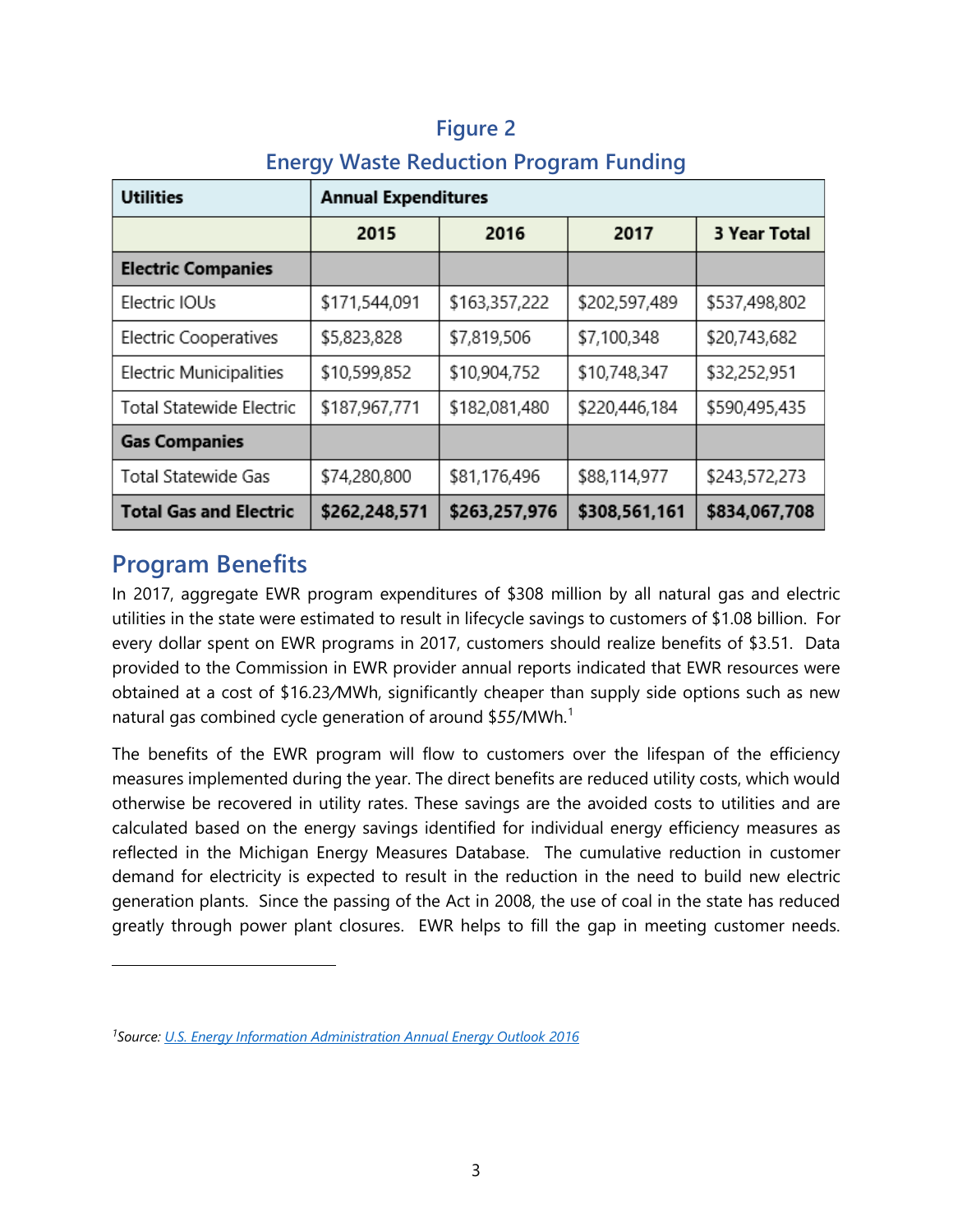According to the goal described in the Act, not less than 35% of this state's electric needs should be met through a combination of energy waste reduction and renewable energy by [2](#page-8-0)025. $2$  The charts in *Figure 3* show that the state is well on its way to achieving that goal.



#### **Figure 3 Michigan's Electric Resource Mix - 2009 vs. 2017**

There are other benefits of electric EWR programs besides delaying the need for building new generation: they also reduce emissions of environmental pollutants from existing generation. Both the electric and natural gas EWR programs also result in hundreds of millions of dollars in fuel cost savings that would have otherwise been spent in order to import energy into Michigan. EWR programs also increase demand for equipment and installations from local businesses. In addition, the benefits flowing to Michigan utility customers via the EWR program should help reduce utility uncollectible expenses and lower operating costs for Michigan businesses and institutions. Other non-energy benefits for Michigan residents are improvements in health and safety, and increased comfort in their homes and businesses.

 $\overline{a}$ 

<span id="page-8-0"></span><sup>2</sup> *Source: [PA 295 as amended by PA 342](http://www.legislature.mi.gov/documents/2015-2016/publicact/pdf/2016-PA-0342.pdf)*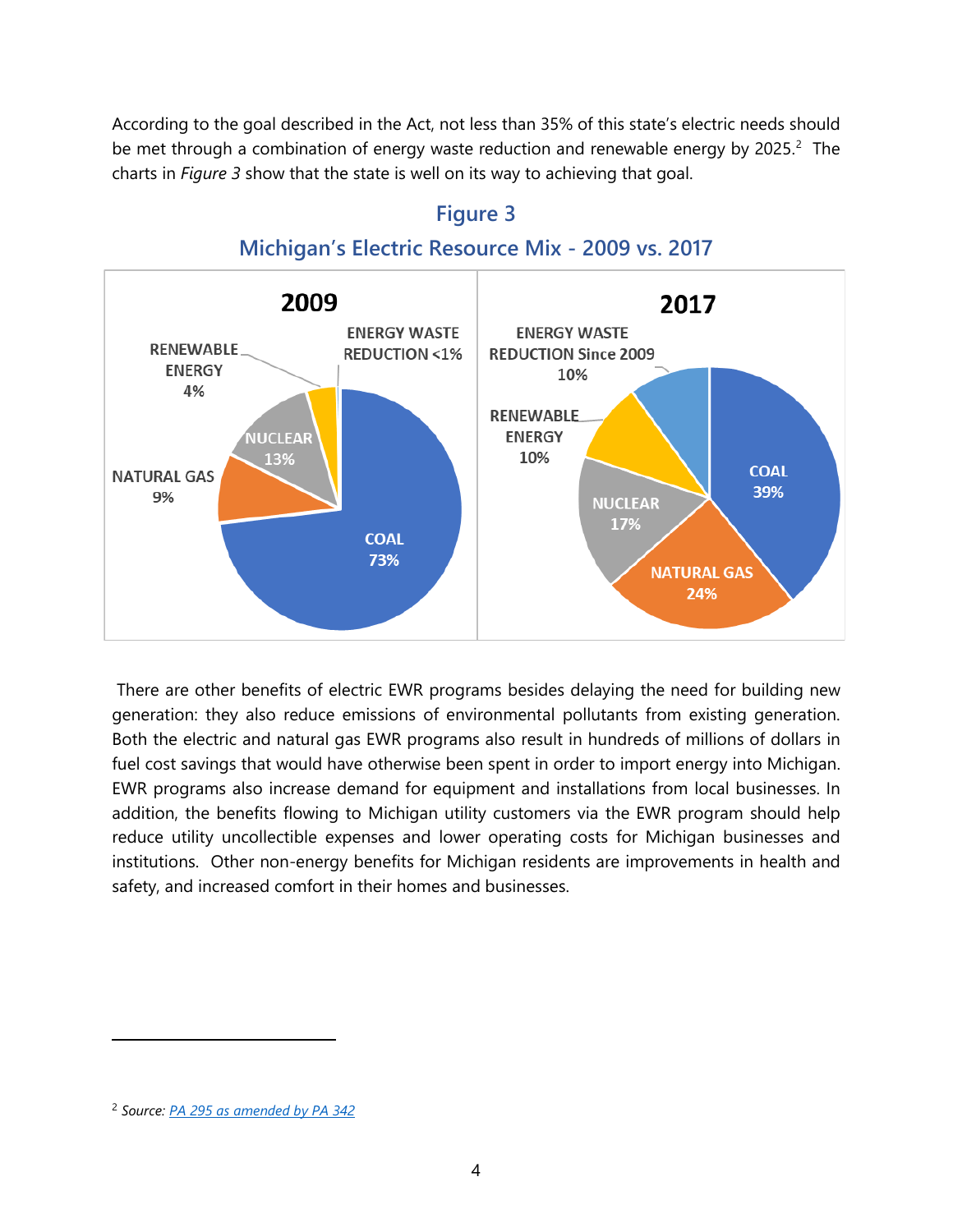#### <span id="page-9-0"></span>**Cost Effectiveness**

There are many ways to calculate the cost effectiveness of utility energy efficiency programs. Simply stated, the overall benefits should outweigh the overall costs. The Act requires providers to meet the Utility System Resource Cost Test (USRCT or UCT).

Section 97 of the Act requires the Commission to evaluate and determine whether the energy waste reduction programs were cost-effective on an overall portfolio level. The electric utility providers programs collectively had an average UCT score of 4.8, while the gas utility providers programs averaged a score of 4.4.

#### <span id="page-9-1"></span>**State Administrator: Efficiency United**

The Act created an option for electric and natural gas providers to offer energy waste reduction services collectively through a program administrator. Section 91(6) requires the administrator to be a 'qualified nonprofit organization' selected by the MPSC through a competitive bid process. To fund the program the administrator is paid directly by the participating providers using funds collected from customers.

Michigan Community Agency (MCA) is under contract as the State Administrator and its team of contractors operate under the name of Efficiency United (EU). This contract runs through December 31, 2021. Services and offerings are similar to, and coordinated with, those of other providers around the State. The EU program has successfully been able to provide programs and achieve savings target equivalent to those implemented by independent utility providers.

#### <span id="page-9-2"></span>**Programs for Low Income Customers**

The Act speaks about EWR program offerings for low income residential customers. All customer classes must contribute proportionally to low income program costs based on their allocation of the utility's total EWR budget. Low income EWR programs are excluded from the requirement to meet the cost-benefit test. In 2017, \$26,828,924 was spent on programs for income qualified customers. Most Michigan customers at or below 200% of the federal poverty level qualify for these programs. Implementation of these programs generate different challenges. The uniqueness of homes and multi-family housing, along with the funding necessary to achieve savings for these customers requires the utilities to continually assess and redesign the program offerings, including working collaboratively with other low income stakeholder organizations.

#### <span id="page-9-3"></span>**Energy Waste Reduction Low Income Workgroup**

In 2017, the Energy Waste Reduction section began exploring the idea of creating an EWR Low Income Workgroup with the idea of bringing together EWR staff with other state agencies, utilities, and other stakeholder groups to better address low income specific energy waste reduction approaches and create new initiatives that can reduce the cost of the energy burden on Michigan's low income customers and communities.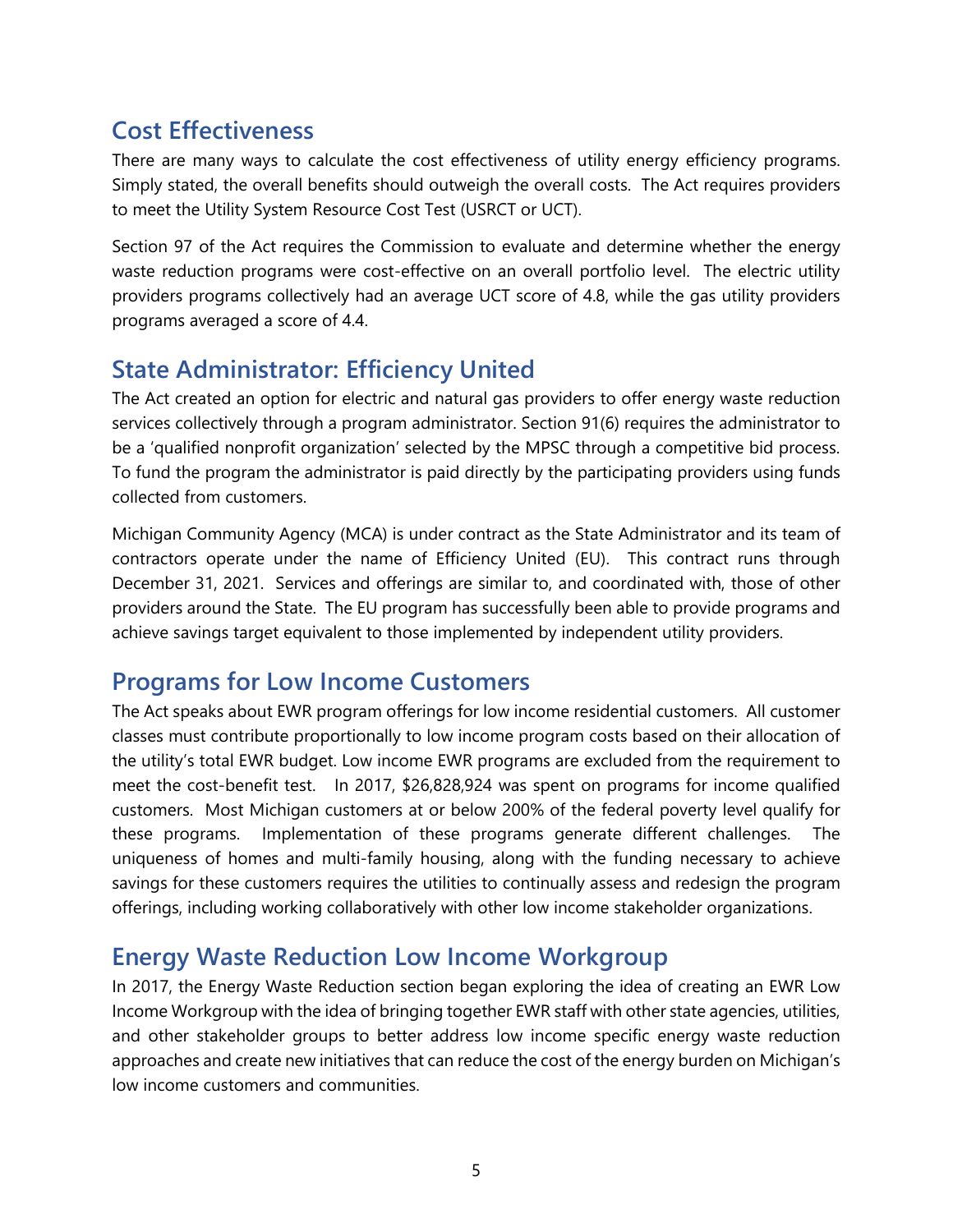The EWR Low Income workgroup began in early 2018 and details will be contained in the 2018 report.

#### <span id="page-10-0"></span>**Self-Directed EWR Program**

Under Section 93 of the Act, large electric customers that meet certain eligibility requirements may create and implement a customized EWR plan, and thus be exempt from paying an EWR surcharge except for a portion of income qualified program costs. Electric customer eligibility to participate in the self-directed EWR plans is determined by the customer's annual peak demand. The Act allows customers with at least 1 MW aggregated annual peak demand in the preceding year at all of the customer's sites within a service provider's territory to participate. The number of customers enrolled to self-direct their own EWR program has continued to drop, with 16 customers self-directing in 2017, as shown in *Figure 4.* Energy savings for these self-directed large commercial and industrial customers are reported to their utility provider and the utility provider includes these savings in their annual savings achievements*.*

| <b>Provider</b>                   | <b>Peak Year</b><br>2010 | <b>Previous Year</b><br>2016   | <b>Current Year</b><br>2017 |
|-----------------------------------|--------------------------|--------------------------------|-----------------------------|
| <b>DTE Electric</b>               | 26                       | 6                              | 6                           |
| <b>Consumers</b><br><b>Energy</b> | 30                       |                                | 5                           |
| <b>Efficiency United</b>          | 11                       | 5                              | 5                           |
| <b>Cooperatives</b>               | 3                        | $\bf{0}$                       | 0                           |
| <b>Municipals</b>                 | 9                        | <b>Not</b><br><b>Available</b> | O                           |
| <b>TOTAL</b>                      | 79                       | 18                             | 16                          |

#### **Figure 4**

#### **Number of Self-Directed Large Commercial and Industrial Customers**

## <span id="page-10-1"></span>**MPSC Energy Waste Reduction Collaborative**

In Case Numbers U-15805 and U-15806, the Commission directed the MPSC Staff to establish a statewide energy waste reduction collaborative which requires the participation of all natural gas and electric providers and allows the opportunity for a variety of additional stakeholders to participate. A key goal of the collaborative is to reduce the extent and cost of the formal contested hearing process through stakeholder consensus and industry peer review of standards and procedures. The collaborative identifies recommendations for improving EWR plans for all providers, offers program evaluation and support, and develops any necessary redesign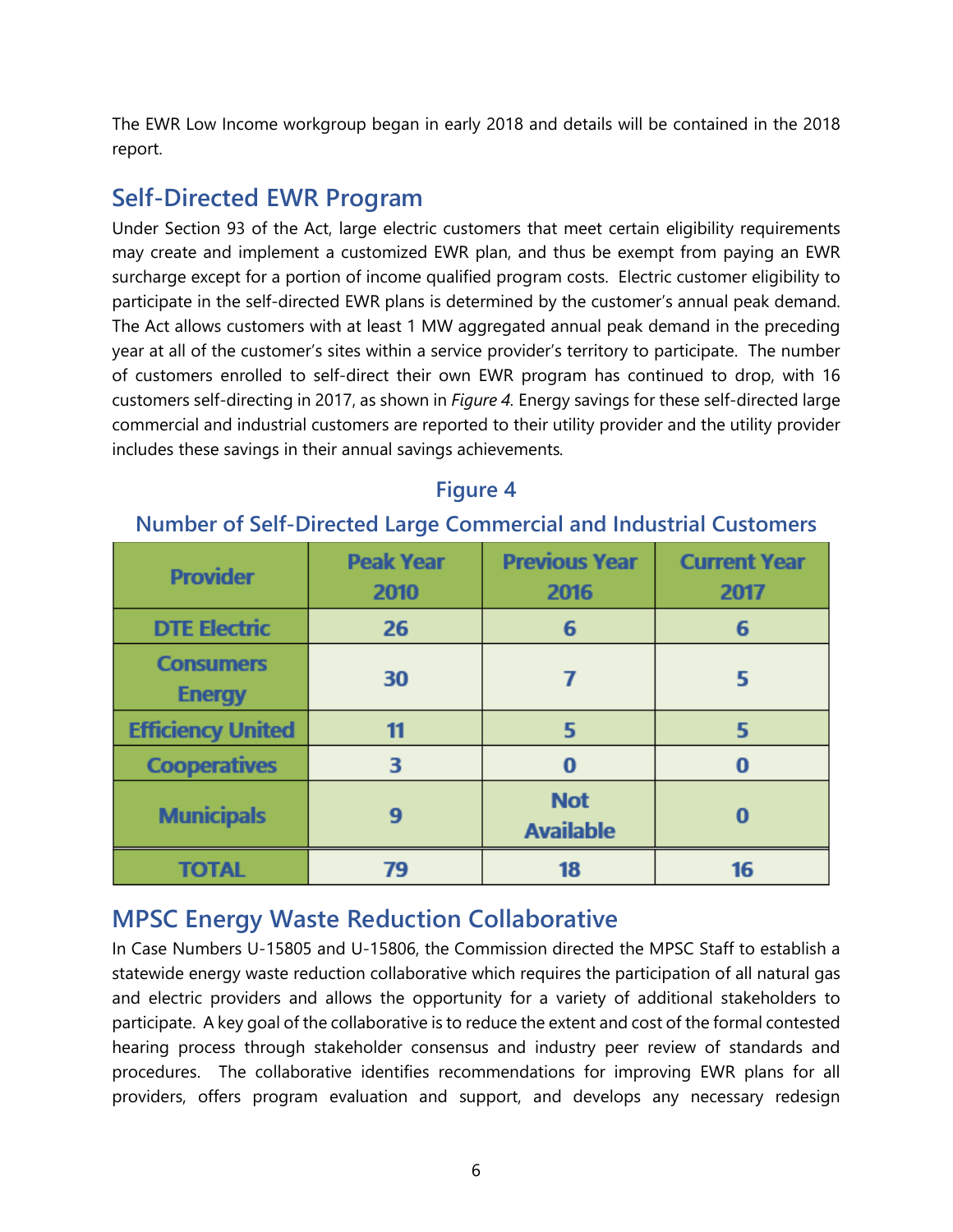improvements to energy efficiency programs. Selective members of this group meet to serve as the Michigan Energy Measures Database Technical Subcommittee.

#### <span id="page-11-0"></span>**Michigan Energy Measures Database**

Measurement and verification are essential tools in improving Energy Waste Reduction programming. In 2009, Michigan began with a foundation database of projected energy savings that was derived from other states' experience. By incorporating data derived from Michigan weather stations, program implementation, and specialized evaluation studies, the database evolved into the Michigan Energy Measures Database (MEMD).

The objective of the MEMD is to provide users with accurate information on energy savings associated with technologies or measures that could be used in energy efficiency programs. The MEMD is also used to prioritize the allocation of funding toward these possible measures. For this critical function, it is important to utilize Michigan-specific data in the MEMD. Thus, under the direction of Commission Staff, stakeholders are participating in monthly collaborative meetings developing recommendations to update this database. The collaborative has developed an annual process for selecting the highest priority measures to update with Michigan specific data. For the selected measures, field studies are undertaken in customer homes and businesses using data collection equipment, such as light loggers and sub-metering, and engineering analysis to obtain reliable measurement of the actual energy consumption.

## <span id="page-11-1"></span>**EWR Credit Tracking System**

Section 87 of the Act states, "(T)he commission shall establish an energy waste reduction credit certification and tracking program. The certification and tracking program may be contracted to and performed by a third party through a system of competitive bidding." Because there was already an established program for tracking renewable energy credits through MIRECS, a credit tracking program established and contracted with APX, implementing a tracking program for EWR credits was efficiently and effectively implemented by the end of 2018. All regulated electric and natural gas utility providers were able to input their credits earned and utilized to meet compliance for 2017 into the system. This system will now provide for a more formal process to track EWR credits earned, utilized, and, if a balance exists, carried-forward to be used if needed to meet 1/3rd of the subsequent year's compliance.

#### <span id="page-11-2"></span>**Revenue Decoupling**

PA 295 authorizes the Commission to establish a revenue decoupling mechanism (RDM) upon request by those natural gas utilities that have implemented an Energy Waste Reduction program. The Commission may authorize an alternative mechanism that it deems to be in the public interest.

In 2016, PA 341 gave authorization to the Commission to approve an appropriate RDM, for an electric utility with less than 200,000 customers in this state, that adjusts for decreases in actual sales compared to the projected levels used in that utility's most recent rate case that are the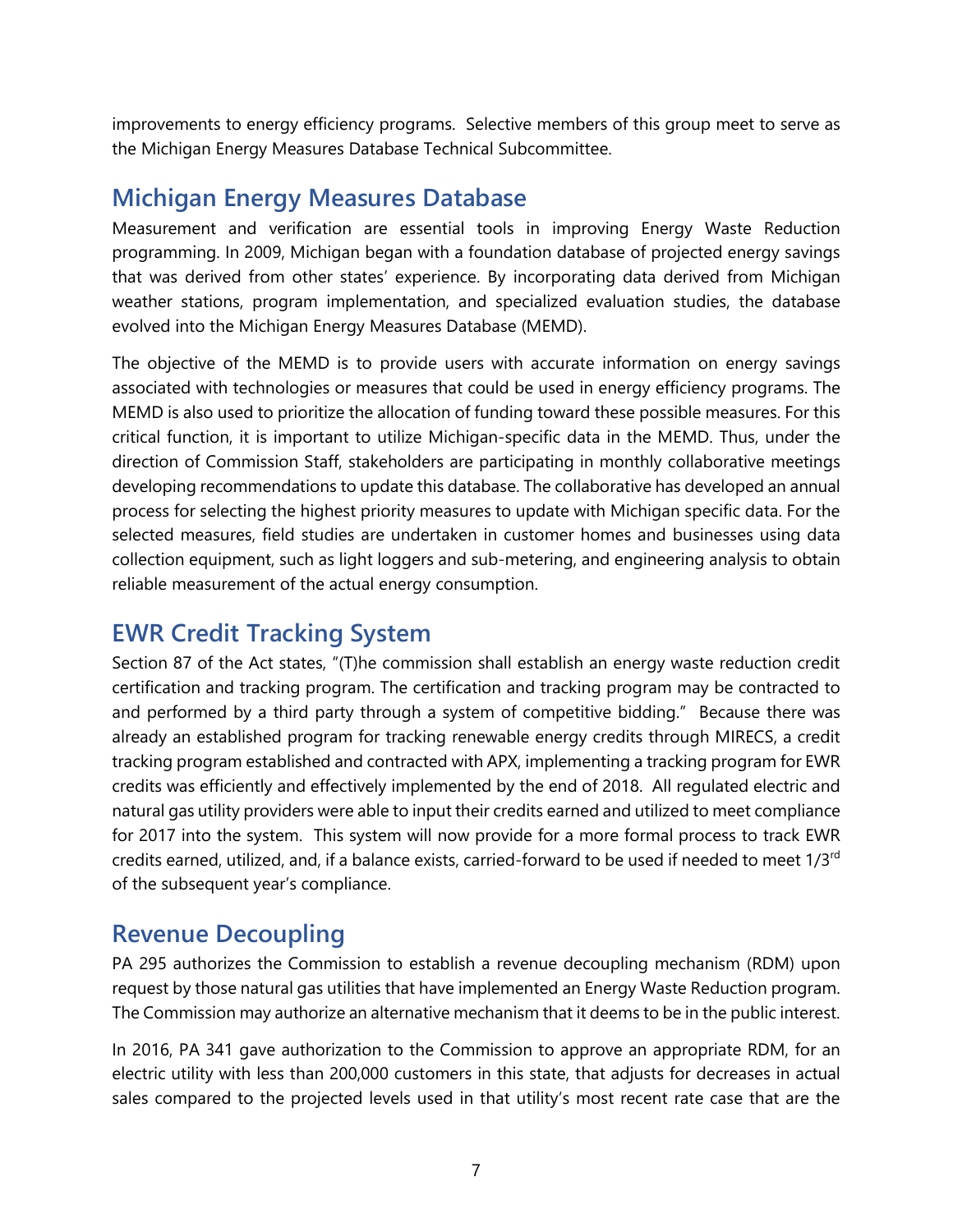result of implemented energy waste reduction, conservation, demand-side programs, and other waste reduction measures.

#### <span id="page-12-0"></span>**Financial Incentive Mechanism**

Section 75 of PA 342 allows Commission-regulated utilities to request a financial incentive payment for exceeding the energy savings targets in a given year. There are currently four utilities that have requested and received approval for a financial incentive mechanism. The Act allows for an incentive of up to 20 percent of program spending for exceeding the statutory requirements. Each utility must first exceed the required savings level plus meet a set of utility specific program metrics to receive their award. An example of a program metric is meeting a required level of lifetime savings which requires the utilities to focus on measures that have longer lives for their customers, such as high-efficiency furnaces, sealing leaks, and insulation. Other metrics involve greater low income savings targets or spend, and multi-family home initiatives.

## <span id="page-12-1"></span>**On Bill Financing (OBF)**

In 2016, PA 295 was amended to allow utilities with rates regulated by the Commission to establish residential "on-bill financing" programs. These programs will allow a customer to pay back the cost of energy efficiency improvements over time on their utility bill. In December 2018, the Commission finalized the formal rulemaking process to amend the Commission's Consumer Standards and Billing Practices for Electric and Natural Gas Service to include on-bill financing provisions (MPSC Case No. U-20152).

## <span id="page-12-2"></span>**Conclusion**

Energy Waste Reduction programs have seen many successes due to continued efforts by utilities and their EWR contractors and implementation allies. The 2017 program year was no exception, with utilities meeting or exceeding energy savings targets. The amendment of PA 295 in 2016 supports and acknowledges that utility EWR programs provide value to Michigan residents and businesses.

The work of the EWR Collaboratives and the ongoing pilots and evaluation activities provide strong support for the evolution of the EWR programs and the ability to continue to achieve the statutory requirements in a cost-effective manner. The EWR programs continue to attract a wide range of customers from low income residential to large scale industrial customers. Increasingly large customers are relying on the utility programs instead of operating their own self-direct program.

There are broad benefits of the EWR programs. The cost of reducing energy waste is much lower than other energy sources. Customers who participate in the program directly benefit by seeing reduced energy use and lower bills. Other benefits, such as reduced emissions and fuel cost savings, provide value to all Michigan customers. The EWR programs have led to the creation of jobs in Michigan, by companies that implement the programs for utilities and energy